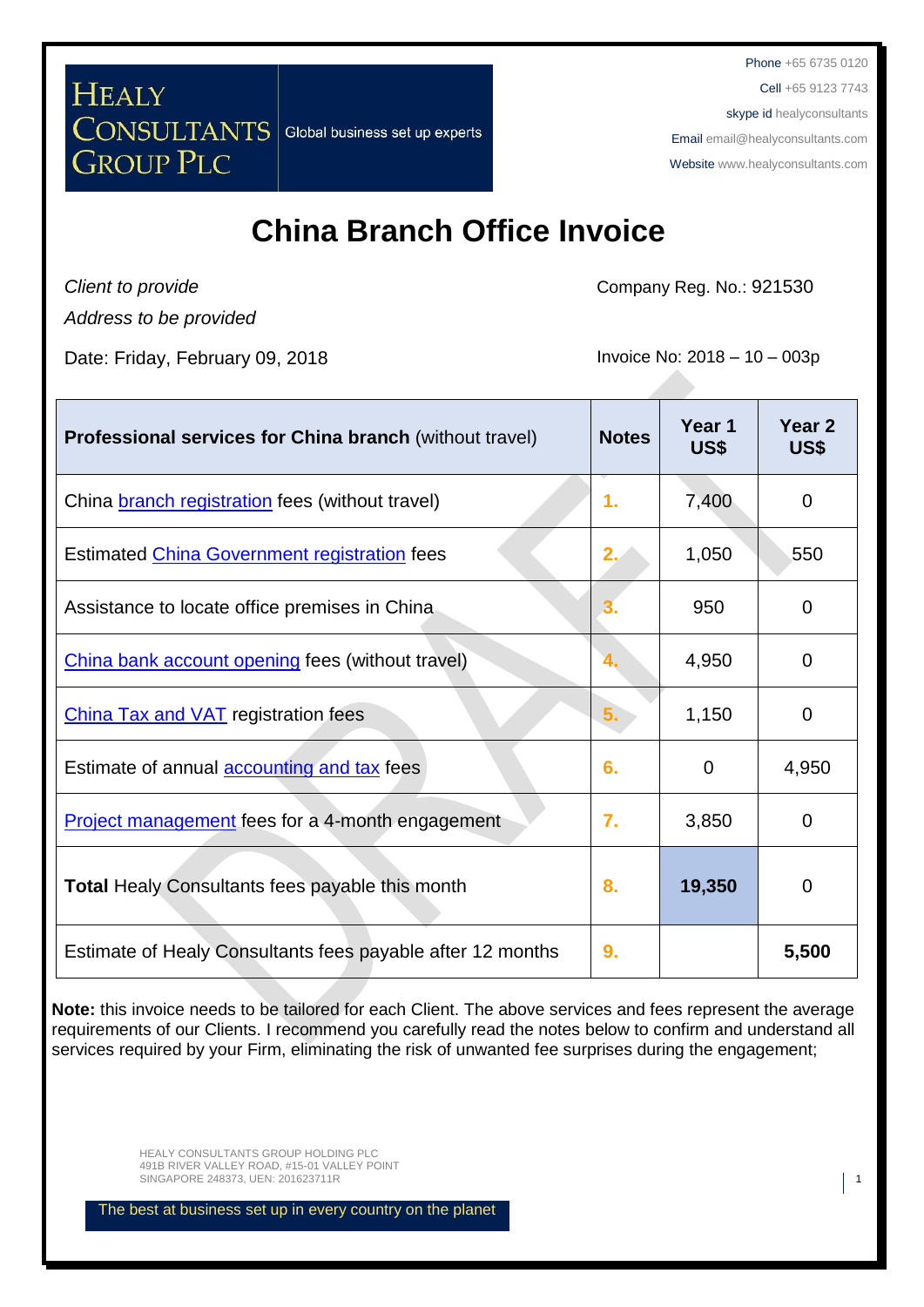**China Branch Office Invoice**

### *Notes to invoice above*

**CONSULTANTS** 

**GROUP PLC** 

**HEALY** 

**1.** Healy Consultants fees to efficiently and effectively complete China branch registration within 3 months under Client's WFOE by **i)** choosing the optimum regulatory license for our Client's business activities **ii)** reserving branch name with [China's State Administration of Industry and](http://www.saic.gov.cn/english/)  [Commerce](http://www.saic.gov.cn/english/) (SAIC) **iii)** settling our accountant and lawyer fees and **iv)** preparing a high quality branch registration application for **State Administration of Industry and Commerce**;

All [engagement fees](http://www.healyconsultants.com/company-registration-fees/) (click link) are agreed and paid up front and agree to the fees published on our country web pages. Consequently, there are no hidden fees, surprises or ambushes throughout the engagement. All engagement deadlines are agreed up front in the form of a [detailed](http://www.healyconsultants.com/index-important-links/example-project-plan/)  [project plan,](http://www.healyconsultants.com/index-important-links/example-project-plan/) mapping out [deliverables](http://www.healyconsultants.com/deliverables-to-our-clients/) by week throughout the engagement term;

Global business set up experts



Every week during the engagement, Healy Consultants will email our Client a [detailed status](http://www.healyconsultants.com/index-important-links/weekly-engagement-status-email/)  [update.](http://www.healyconsultants.com/index-important-links/weekly-engagement-status-email/) Our Client is immediately informed of engagement problems together with solutions. Your dedicated engagement manager is reachable by phone, Skype, live chat and email and will communicate in your preferred language;

- **2.** This fee is an estimate of government costs payable during your Firm's engagement. For transparency purposes, all government fee payments will be supported by original receipts and invoices. Examples of government costs include **i) )** reserving the branch name with the [State](../../../../AppData/Local/Microsoft/Windows/INetCache/Content.Outlook/WFAY7SUT/China’s%20State%20Administration%20of%20Industry%20and%20Commerce)  [Administration of Industry and Commerce](../../../../AppData/Local/Microsoft/Windows/INetCache/Content.Outlook/WFAY7SUT/China’s%20State%20Administration%20of%20Industry%20and%20Commerce) **ii)** apply for Foreign Exchange Registration Certificate **iii)** apply for Financial Registration Certificate and Statistics Certificate and **iv)** registering the branch with the Ministry of Commerce and Labour Department. Following engagement completion, Healy Consultants will refund our Client any excess of funds received over actual Government costs paid;
- **3.** Before branch registration is complete, the China Government must review and approve a lease agreement for office premises. If your Firm requires this service from Healy Consultants, our one-time fee amounts to US\$950. The monthly rent thereafter will be paid independently and directly to the landlord by our Client. An estimate of such a rental for a space of 10 sq. m. for one employee is US\$1,500 per month;
- **4.** Healy Consultants will be pleased to open a branch bank account without our Client travel. It is a time consuming task, and Healy Consultants will shelter our Client from the associated administrative challenges. As you can appreciate, it is a difficult task to obtain bank account approval through a newly formed branch when directors and bank signatories reside overseas. Healy Consultants will prepare a business plan for the bank to optimize the probability of

HEALY CONSULTANTS GROUP HOLDING PLC 491B RIVER VALLEY ROAD, #15-01 VALLEY POINT SINGAPORE 248373, UEN: 201623711R 2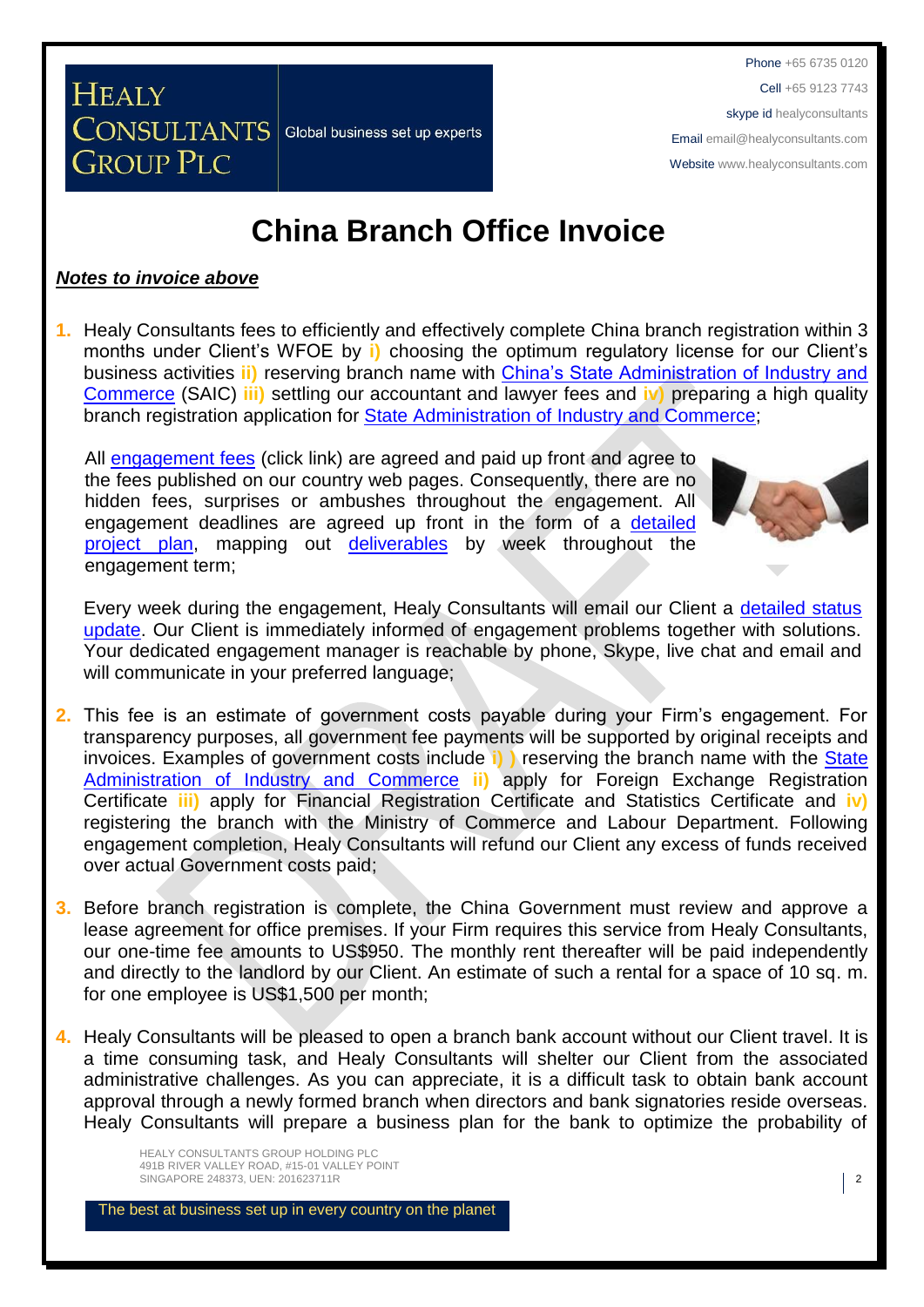# **China Branch Office Invoice**

Global business set up experts

corporate bank account approval. Depending on our Client's business and nationality, there is a 20% probability the banks will request a bank signatory to travel for a one hour bank interview. Healy Consultants will try its best to negotiate with the bank for a travel exemption. If our Client must travel to China for corporate bank account opening, Healy Consultants will refund our Client US\$950;

If our Client is not comfortable with only a China bank account, Healy Consultants will be pleased to open [an international corporate bank account](http://www.healyconsultants.com/international-banking/) (click link) outside of China. Examples include New York, Germany, Liechtenstein, Austria, Bulgaria, South Africa, Australia, London, South America or Dubai. All banks will be top tier banks in these countries with excellent internet banking services. Example of our global banking partners include HSBC, Standard Chartered Bank, Citibank, Barclays, Standard bank, ANZ bank, VTB bank, UBS, Credit Suisse;

The banks enjoy ultimate power of approval of corporate bank account applications. Consequently, guaranteed success is outside of Healy Consultants' control. What is inside our control is the preparation and submission of a high quality bank application that maximizes the likelihood of approval. To date, we enjoy a 100% approval record because of our global [banking relationships](http://www.healyconsultants.com/international-banking/corporate-accounts/) and determination.



**HEALY** 

**CONSULTANTS** 

**GROUP PLC** 





Global banks continue to tighten corporate bank account opening procedures, their internal compliance departments completing more thorough due diligence of Clients. Consequently, our Clients should expect the bank account approval period to take up to 4 weeks. Furthermore, global banks now require evidence of proof of business in the country where the corporate bank account will be, including sales contracts or lease agreement;

- **5.** In accordance with Chinese law, a Chinese Branch is obliged to register for VAT, Business Tax and Branch Income tax with the [State Administration of Taxation.](http://www.chinatax.gov.cn/2013/n2925/) Healy Consultants will be happy to assist your Firm for a one-time fee of US\$1,150;
- **6.** For an active trading branch, these accounting and tax fees are an estimate of Healy Consultants fees to efficiently and effectively discharge annual accounting and tax obligations. Following receipt of a set of draft accounting numbers from your branch, Healy Consultants will more accurately advise accounting and tax fees. For a dormant branch, Healy Consultants fees are only US\$950;



HEALY CONSULTANTS GROUP HOLDING PLC 491B RIVER VALLEY ROAD, #15-01 VALLEY POINT SINGAPORE 248373, UEN: 201623711R 3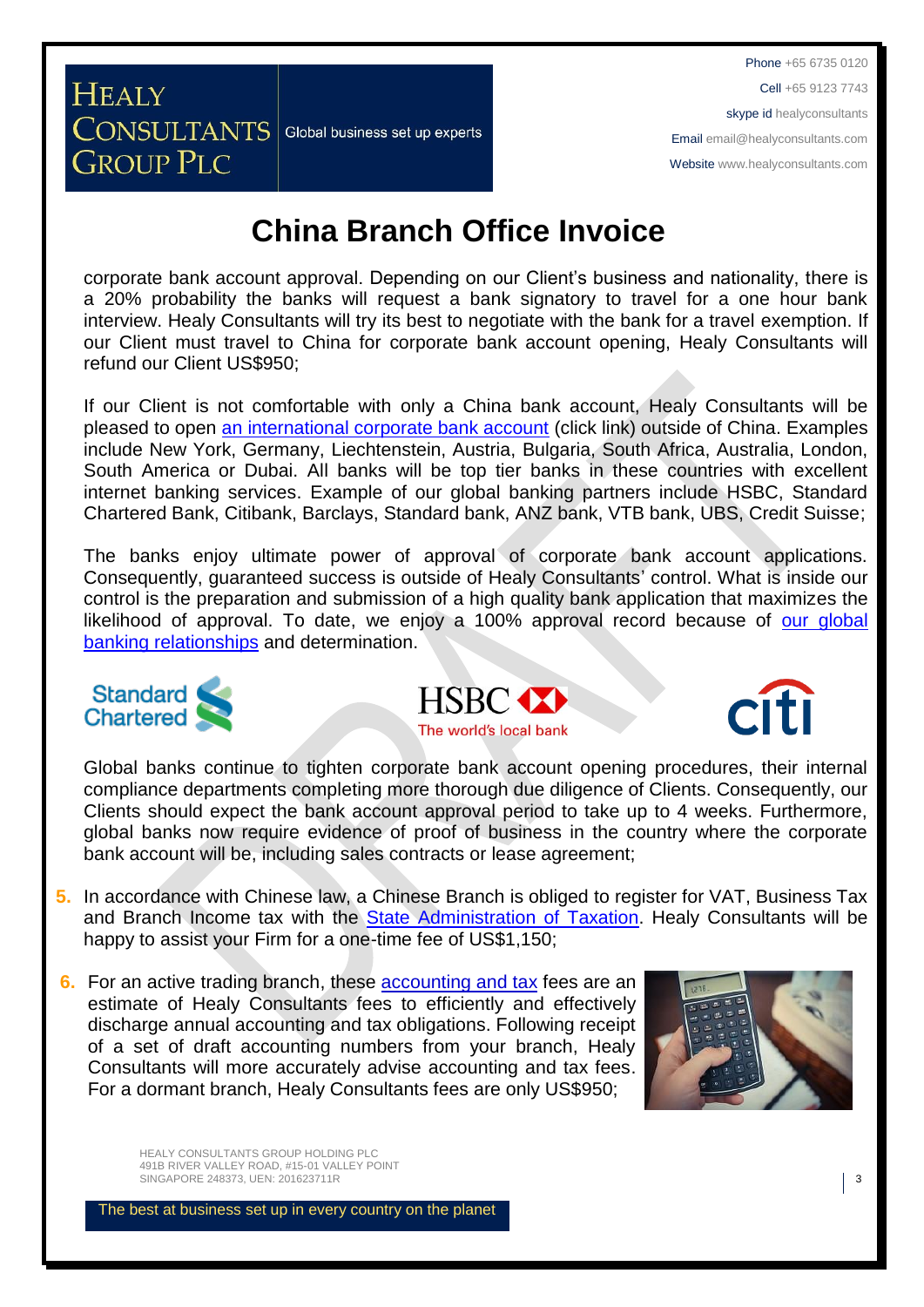# **China Branch Office Invoice**

Global business set up experts

**HEALY** 

**CONSULTANTS** 

**GROUP PLC** 

**7.** This cost includes Healy Consultants fees to thoroughly research and plan China business set up for our Client including **i)** payment of retainer fees to multiple lawyers, accountants and other consulting firms **ii)** preparation of a detailed project plan with timelines **iii)** time taken to determine the optimum China corporate structure, including preparation of a detailed comparison table of entities **iv)** ascertain the specific accounting, tax, legal and compliance considerations **v)** finding solutions to [challenges that occur](http://www.healyconsultants.com/engagement-project-management/) throughout the engagement and **vi)** completing a detailed, 23-page engagement strategy document from all of the above;

This cost also includes Healy Consultants' fees to efficiently and effectively [project manage](http://www.healyconsultants.com/project-manage-engagements/) and timely complete our Client's engagement including **i)** collating and supervising the legalisation and attestation of all documents **iii)** weekly detailed [engagement status updates](http://www.healyconsultants.com/index-important-links/weekly-engagement-status-email/) to our Client and **iv)** weekly Friday conference call and **v)** finding solutions to unexpected challenges throughout the engagement;

Healy Consultants' project management fees also include the time taken to devise the strategies as to how to **i)** minimise the [engagement period](http://www.healyconsultants.com/china-company-registration/fees-timelines/#timelines) **ii)** complete the engagement without our Client travelling **iii)** avoid the need for a [local shareholder](http://www.healyconsultants.com/support-services/) **iv)** minimise tax using a China freezone (when applicable) and **v)** avoid the need for a specific regulatory license;

The China branch registration is a long and complicated process for foreign investors. Healy Consultants will liaise with multiple independent lawyers and accounting firms to ensure that **i)** your Firm complies with China commercial regulations **ii)** your Firm's interests are well protected and **iii)** your Firm enjoys all possible tax benefits;

- **8.** All fees quoted in this invoice correspond to fees quoted on [Healy Consultants'](http://www.healyconsultants.com/company-registration-fees/) website. Please review this invoice carefully to identify errors. During the rush of the business day, it is possible that Healy Consultants inadvertently made fee calculation errors, typing errors or omitted services or omitted historic fee payments from Clients. In the unfortunate event you identify invoice errors, please revert to me directly re the same. I apologize in advance if I or my staff made invoice errors;
- **9.** Assuming our Clients re-engage Healy Consultants in year 2, this fee is an estimate of the fees payable next year, 12 months after the date of branch registration;
- **10.**The fees quoted in this invoice are a prediction of the fees required to efficiently and effectively complete this engagement in a timely manner. If during the engagement Healy Consultants realizes that the project is more complex than anticipated, requiring a large additional investment of time, my Firm will revert to request additional fees. If Healy Consultants completes the engagement faster and more easily than expected, Healy Consultants is happy to refund some fees to our Client;

HEALY CONSULTANTS GROUP HOLDING PLC 491B RIVER VALLEY ROAD, #15-01 VALLEY POINT SINGAPORE 248373, UEN: 201623711R 4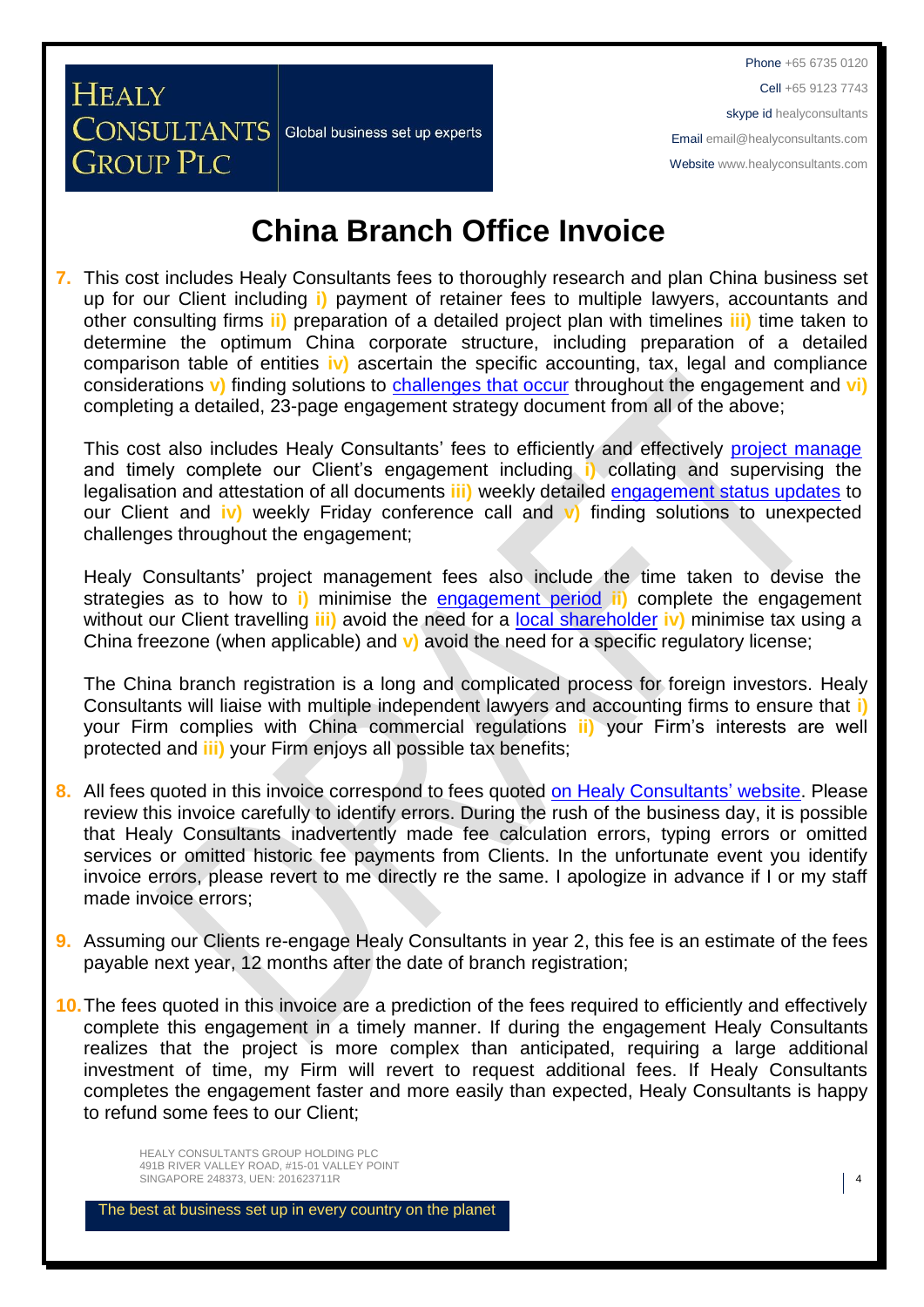## **China Branch Office Invoice**

Global business set up experts

- **11.**Branch business activities are limited to its parent company's business activities. and suffers a corporation tax of 25%. A branch can **i)** lease office premises and **ii)** issue sales invoice to Clients' and **iii)** sign local legal contracts. The life of the branch is limited to the life of the parent company.
- 12. Engage Healy Consultants to **project manage** business set up in every country on the planet. We are the best in the [world](http://www.healyconsultants.com/best-in-the-world/) at what we do, timely completing the  $A$  to  $Z$  of every country engagement;
- **13.** If our Client and Healy Consultants properly plan this engagement, our Clients' will *not* have to travel during this engagement. Healy Consultants will efficiently complete branch registration and corporate bank account opening in a timely manner without our Client presence. Instead, our Client will need to **i)** sign and get documents legalized in the embassy in their country of origin and **ii)** courier the originals to Healy Consultants office;

**HEALY** 

**CONSULTANTS** 

**GROUP PLC** 



- **14.**Depending on our Client's business and nationality, the China Government may require a special regulatory license to carry on your business in the country. Healy Consultants will assist our Client secure license approval; there may be additional engagement fees. However, the Government enjoys ultimate power of approval of branch registration and business licenses;
- **15.**It is compulsory for every China branch to appoint a Supervisor. To minimize complexity, Healy Consultants recommends our Client appoint one staff member already in China. If our Client is uncomfortable or unable to adopt this strategy, Healy Consultants will provide nominee services. Our annual fee for the same is US\$4,800 per nominee;
- 16. If required, Healy Consultants will be pleased to assist your Firm to secure employee [visa](http://www.healyconsultants.com/china-company-registration/formation-support-services/) approvals. Our fee is US\$2,950 for the first employee, US\$1,950 for the second employee, US\$950 per employee thereafter. Our employee visa fees includes preparation of a quality visa application and submitting to the correct Government immigration officers. The Government enjoys ultimate power of approval of visa applications. Consequently, guaranteed success is outside of Healy Consultants' control. What is inside our control is the preparation and submission of a high quality visa application that maximizes the likelihood of visa approval;
- **17.**Some of our Clients request Healy Consultants to provide temporary shared [office space](http://www.healyconsultants.com/virtual-office/) for 6 months until their preferred business premises is found. If your Firm requires this service, our one-time fee is US\$950. Monthly rental thereafter is paid directly to the landlord, independently of Healy Consultants;

HEALY CONSULTANTS GROUP HOLDING PLC 491B RIVER VALLEY ROAD, #15-01 VALLEY POINT SINGAPORE 248373, UEN: 201623711R **5**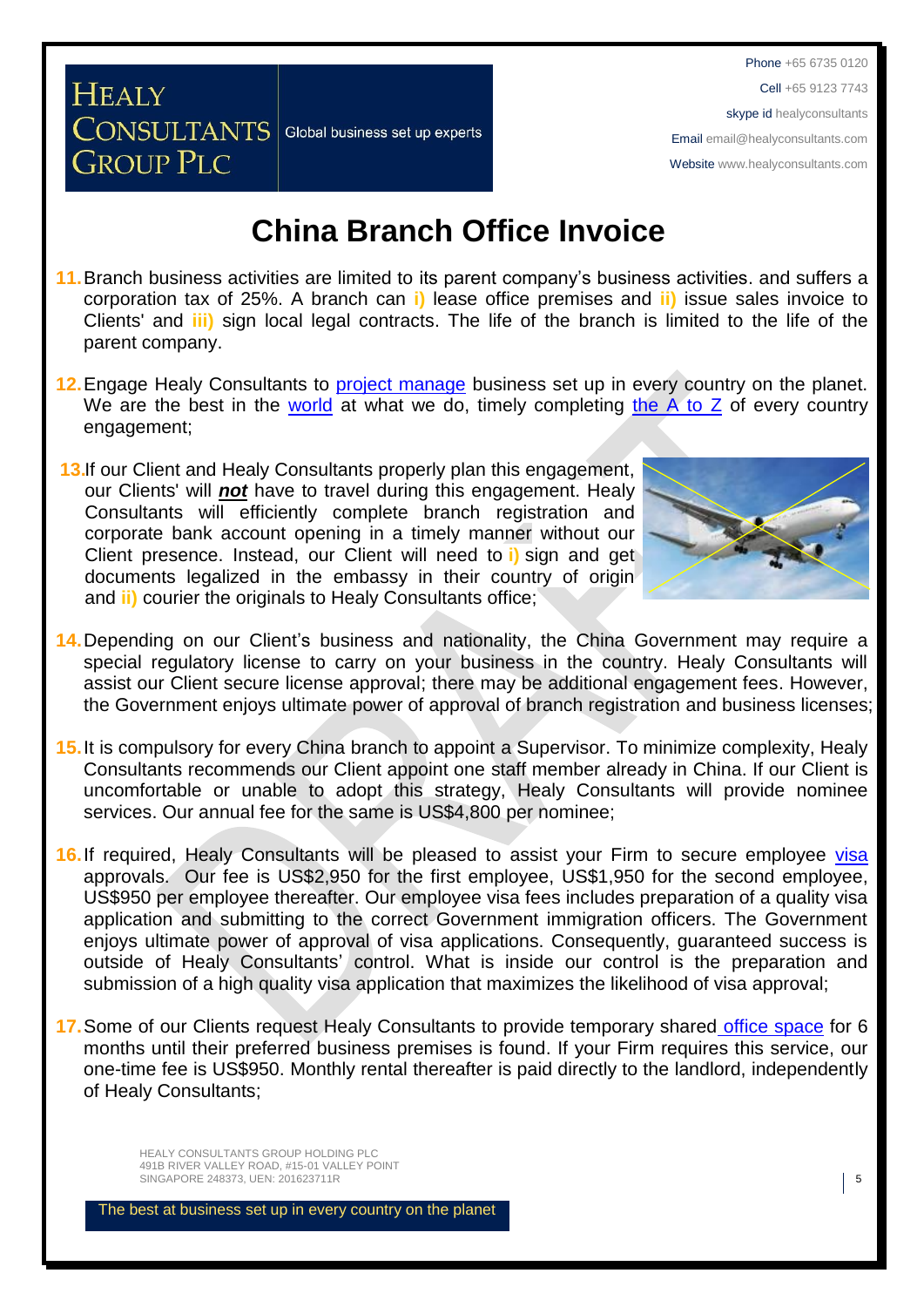**China Branch Office Invoice**

Global business set up experts

**HEALY** 

**CONSULTANTS** 

**GROUP PLC** 

- **18.**It is important our Clients are aware of their personal and corporate tax obligations in their country of residence and domicile. Let us know if you need Healy Consultants help to clarify your local and international annual tax reporting obligations;
- **19.**During the engagement, shareholders and directors' documents may need to be translated into the local language; before the Government and Bank approves branch registration and corporate bank account opening respectively. Consequently, our Client should budget for possible additional translation and embassy attestation fees. Either our Client or Healy Consultants can complete this administrative task;

As always, Healy Consultants will negotiate with all third parties to eliminate or reduce additional engagement costs. For transparency purposes, all third party fee payments will be supported by original receipts and invoices. Examples of possible third party payments include **i)** embassy fees **ii)** notary public costs **iii)** official translator fees;

- **20.**Some of our Clients require an [immediate country](http://www.healyconsultants.com/turnkey-solutions/) solution. With this strategy, within a day Healy Consultants can supply our Client **i)** an existing dormant China company number and **ii)** an already approved China corporate bank account number and **iii)** a business address. Turnkey solutions are attractive to those entrepreneurs who wish to immediately. close a country deal, sign a contract or invoice a customer;
- **21.**As stipulated on our [business website](http://www.healyconsultants.com/) and in section 3 of our engagement letter, Healy Consultants will only commence the engagement following **i)** settlement of our fees and **ii)** completion and signing of our legal engagement letter;
- **22.**Healy Consultants will only incorporate your company after 75% of [due diligence](http://www.healyconsultants.com/due-diligence/)  [documentation](http://www.healyconsultants.com/due-diligence/) is received by email. Healy Consultants will only open a corporate bank account after 100% of the Client's original due diligence documentation is received by courier;
- **23.**During the annual renewal engagement with our Client, our in-house [Legal and Compliance](http://www.healyconsultants.com/about-us/key-personnel/cai-xin-profile/)  [Department](http://www.healyconsultants.com/about-us/key-personnel/cai-xin-profile/) reviews the quality and completeness of our Client file. Consequently, Healy Consultants may revert to our Client to ask for more up to date [due diligence documentation;](http://www.healyconsultants.com/due-diligence/)
- **24.**To assist our Clients to minimize foreign exchange costs, we offer the payment in SG\$, Euro, Pounds or US\$. Kindly let me know in which currency your Firm prefers to settle our fees and I will send an updated invoice, thank you;
- 25. Some of our Clients engage Healy Consultants to [recruit](http://www.healyconsultants.com/corporate-outsourcing-services/how-we-help-our-clients-recruit-quality-employees/) local employees. We have a lot of experience in this area and we are quite skilled at securing quality candidates for our Clients;
- HEALY CONSULTANTS GROUP HOLDING PLC 491B RIVER VALLEY ROAD, #15-01 VALLEY POINT **26.**To efficiently and effectively complete your engagement in a timely manner, we recommend your Firm transfers these funds to Healy Consultants corporate bank account. Thereafter, our